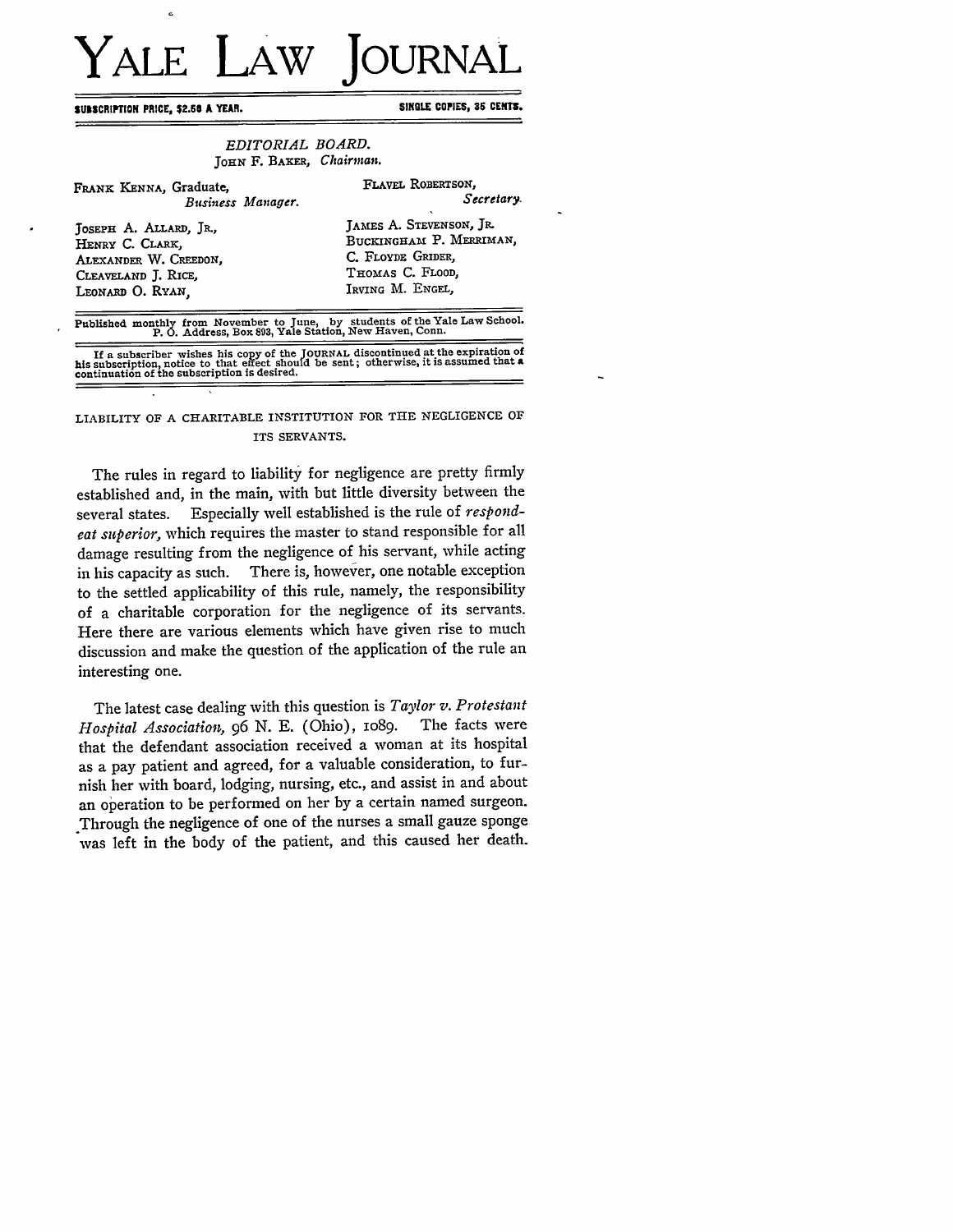#### *YALE LAW JOURNAL*

Action was brought by the administrator to recover damages from the hospital association. The court decided in favor of the defendant, saying that a public hospital, organized as a charitable association and open to all- persons, although conducted under private management, is not liable for injuries to a patient of the hospital resulting from the negligence of a nurse employed by it. The fact that this was a pay patient made no difference.

Much reliance was placed by the court upon the case of *McDonald v. Massachusetts General Hospital,* **12o** Mass., 432, which is a leading case upon the subject. It was there said that a corporation is rendered none the less a public charity **by** the fact that its funds are supplemented **by** such amounts as it may receive from patients who are able to pay. All sums thus obtained are held upon the same trust as those which are the gifts of pure benevolence, and no contract can be inferred from the relation of the parties, except, perhaps, on the part of the corporation, that it shall use due and reasonable care in the selection of its agents. And in addition, quoting the words of the Court: "The liability of the defendant corporation can extend no further than this. If there has been no neglect on the part of those who administered the trust and control its management, and if- due care has been used **by** them in the selection of their inferior agents, even if injury has occurred **by** the negligence of such agents, it cannot be made responsible. The funds intrusted to it are not to be diminished **by** such casualties if those immediately controlling them have done their true duty in reference to those who have sought to obtain the benefit of them."

In accordance with the doctrine thus stated is *Downes v. Harper Hospital,* ioi Mich., 555, holding that charitable bequests cannot be thwarted **by** negligence for which the donor is in no manner responsible, but the law jealously guards the trust fund, and does not permit it to be frittered away **by** the negligent acts of those employed in its execution. And holding also, that the fact that patients who are able to pay are required to do so, does not deprive the defendant of its eleemosynary character, nor permit a recovery for damages on account of the existence of contract relations.

Damages may be recovered from the wrongdoer but not from the trust fund, for if these funds were allowed to be thus diverted,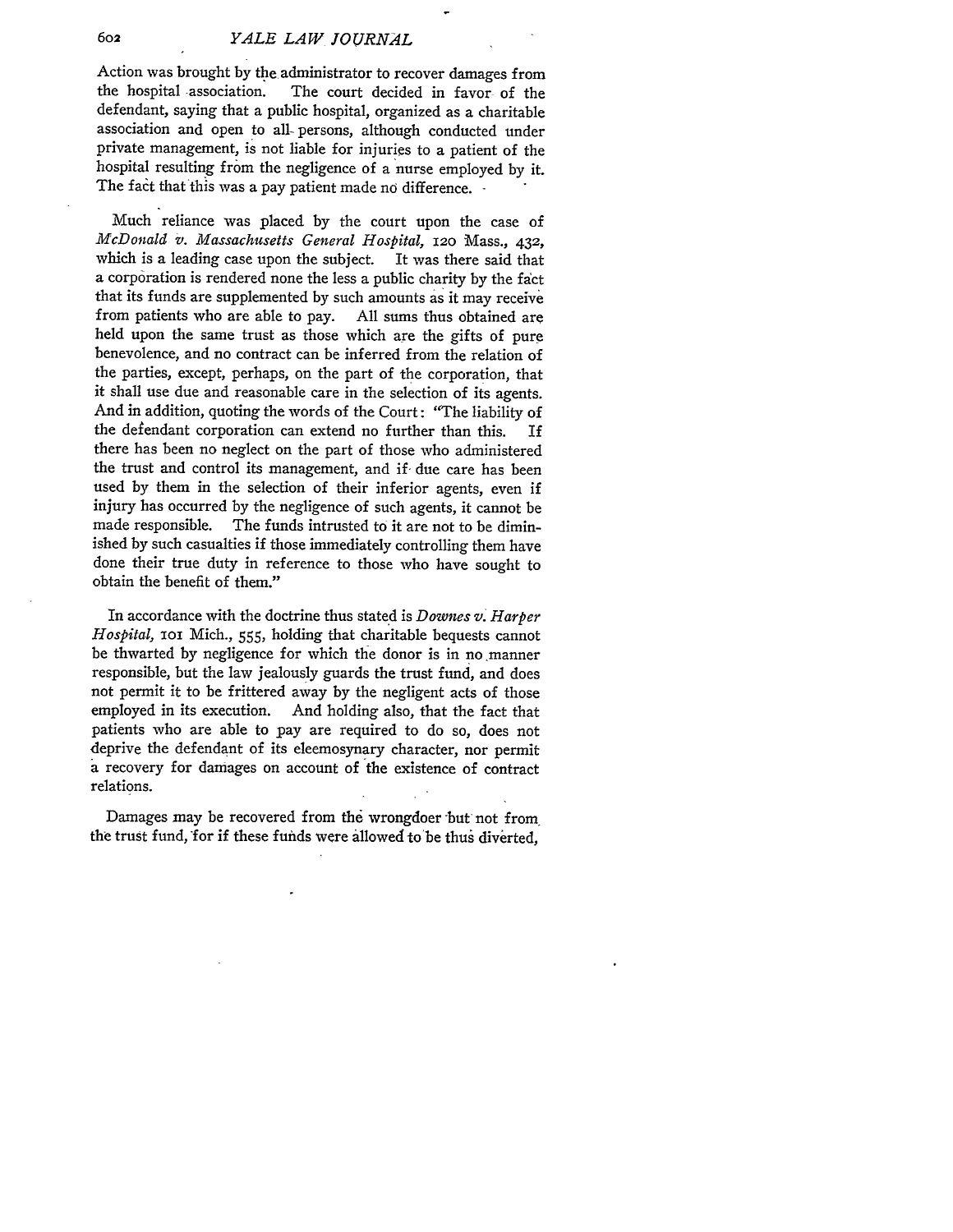the usefulness, and even the existence, of charitable institutions would soon be terminated. *Williamson v. Louisville Industrial School of Reform, 95* Ky., **251.**

In Maryland a like rule was laid down upon English authority, the Court saying that in the absence of any decisions in that State they were constrained to adopt the exposition of principles given by certain eminent English judges there cited. *Perry v. House of Refuge,* 63 Md., **20.**

A voluntary association for charitable purposes cannot appropriate its funds for any other purpose than the one intended by the articles of association or by-laws. *Penfield v. Skinner,* ii Vt., 296.

The foregoing cases have all reached the same conclusion upon practically the same reasons, but there is another class of cases which base their decisions on another reason, that of public policy. Of these cases the leading one is *Hearns v. the Waterbury Hospital,* 66 Conn., 98. After an extensive review of the English and American authorities the Connecticut court decides that a charitable institution is not liable for the negligence of its servants, but distinguishes between such negligence and the corporate negligence of an eleemosynary institution for which the corporation is liable. To quote from the opinion: "On the whole, substantial justice is best served by making a master responsible for the injuries caused by his servant acting in his service, when set to work by him to prosecute his private ends, with the expectation of deriving from that work private. benefit. This has at times proved a hard rule, but it rests upon a public policy too firmly settled to be questioned. But we think the law does not justify an extension. of the rule of *respondeat superior,* making the owners of a public charity, involving no private profit, responsible not only for their own wrongful negligence, but also for the- wrongful negligence of the servants they employ only for a public use and a public benefit. A charitable corporation like the defendant is not liable, on grounds of public policy, for injuries caused by the negligence of a servant whom it has selected with due care.".  $\mathcal{L}^{\text{max}}$ 

On the same grounds it has been held that a master who sends his servant to a hospital maintained by the master Tor charitable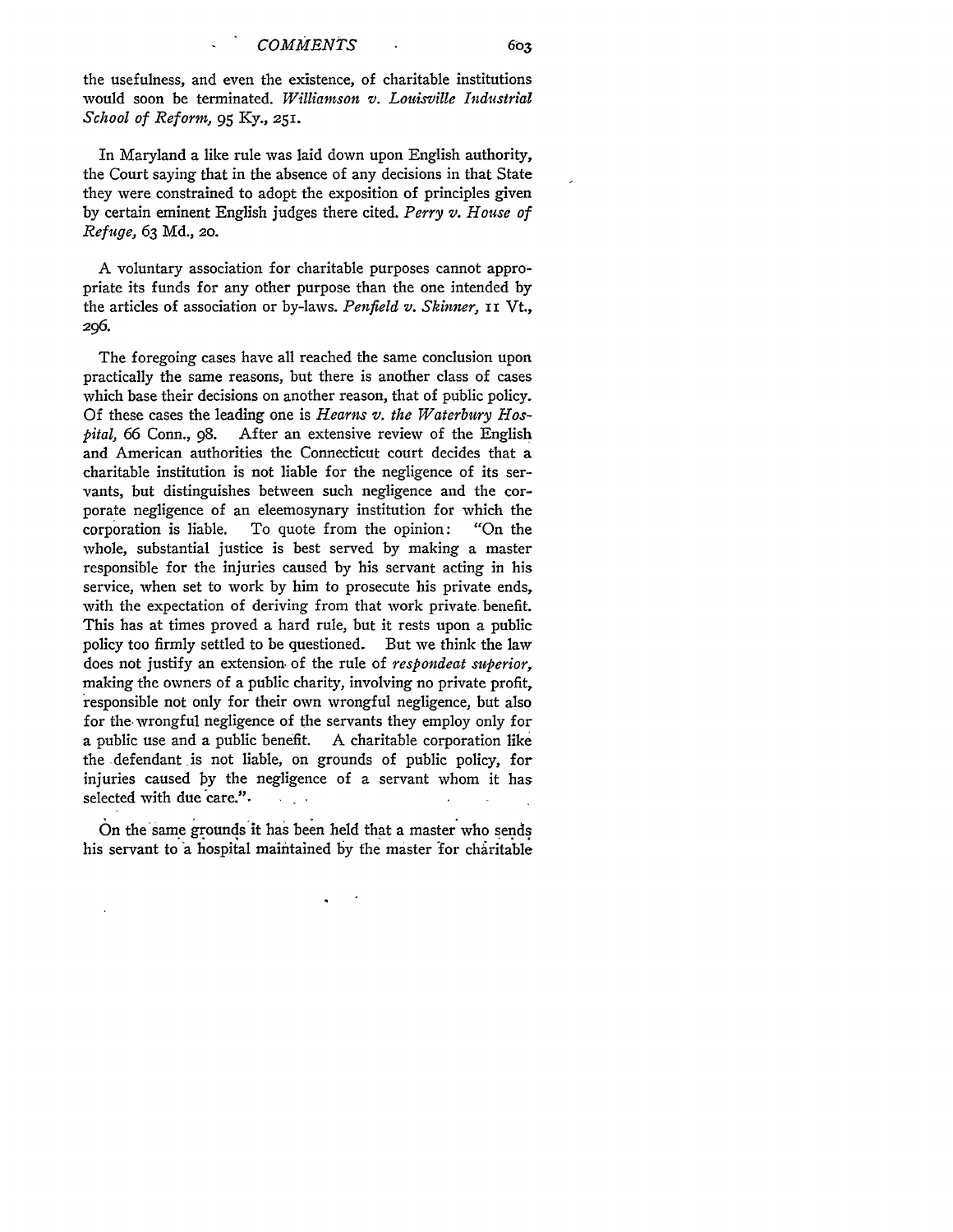purposes, is not responsible for injuries caused to the servant by negligence of hospital attendants, where the master has exercised ordinary care in selecting such attendants. *Union Pacific Railway Co. v. Artist,* 6o Fed., 365. To like effect are *Hall v. Smith,* **2** Bing., 156; and *Holliday v. St. Leonards,* ii C. B., **U.** S., **192.**

There remains one more case to be considered since it represents a class of cases based on still different reasoning from those<br>heretofore mentioned. This is the case of Powers  $v$ . Massachu-This is the case of *Powers v. Massachu*setts Homeopathic Hospital, 109 Fed., 294, where the Court says, "If, indeed, there can be shown an agreement by the plaintiffs to hold the defendant harmless for the acts of its servants, then it follows that this action cannot be maintained, and we agree with the learned judge of the court below that this agreement arises<br>by necessary implication from the relation of the parties. That by necessary implication from the relation of the parties. a man is sometimes deemed to assume a risk of negligence, so that he cannot sue for damages caused by the negligence, is familiar law. One who accepts the benefit either of a public or of a private charity enters into a relation which exempts his benefactor from liability for the negligence of his servants in administering the charity; at any rate if the benefactor has used due care in selecting those servants."

The great weight of authority then, as portrayed in the three cases chiefly discussed, holds that a charitable institution, such as a public hospital, is not liable for the negligence of its servants in any case, provided due care is exercised in their selection. Three main reasons are given for this exemption from liability. First, that the trust fund is not to be diverted from the purpose for which it was given, *McDonald v. Massachusetts General Hospital, supra;* second, that public policy makes such exemption desirable and even necessary, *Hearns v. the Waterbury Hospital, supra;* and third, that when a person accepts the benefit from one of these institutions, he impliedly agrees to take all risk of injury through the negligence of the servants, *Powers v. Massachusetts Homeopathic Hospital, supra.* Almost all the decisions are based upon one or more of these reasons, and the three cases cited fully discuss and express the doctrine of the United States and English courts upon this subject. Among the cases cited as holding a contrary view, *Glavin v. Rhode Island Hospital,* 12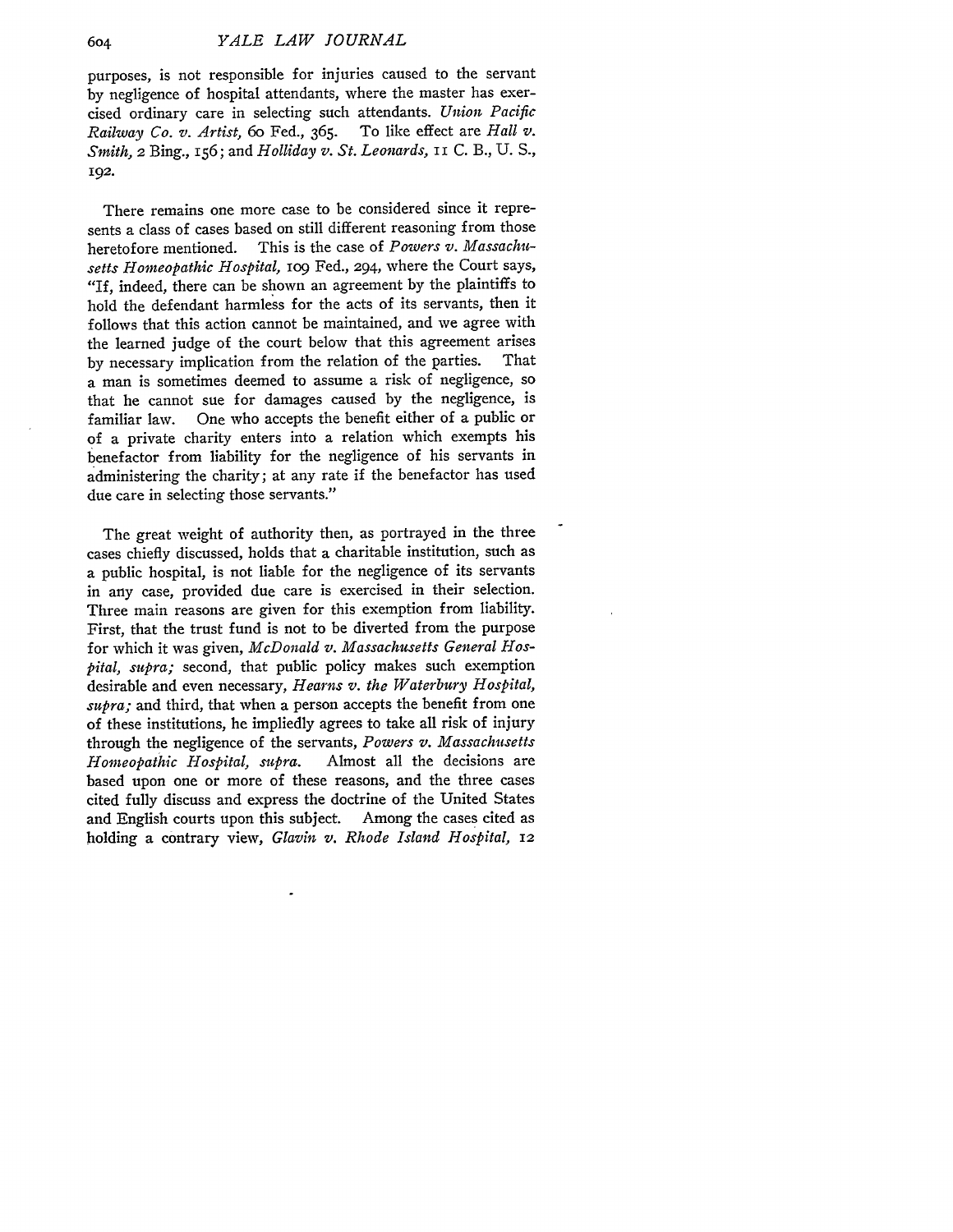R. I., 411, is one of the few which cannot be easily distinguished as containing other elements which affected the decision, and even in that case, there is some implication of corporate negligence on<br>the earth of the association in its selection of servants. And the part of the association in its selection of servants. immediately after the decision in that case, the Rhode Island legislature expressed its disapproval and distrust of the doctrine **by** passing a statute relieving charitable corporations of such liability. So it is concluded that *Taylor v. Protestant Hospital A'ssociation, supra,* was decided according to the weight of authority and in harmony with common sense and popular ideas of justice.

EX-OFFICIO POWERS **OF** THE PRESIDENT OF **A** PRIVATE CORPORATION.

The authorities are not uniform as to the powers possessed by the president of a private corporation, merely by virtue of his office.

In the recent case of *Murchison Nat. Bank v. Dunn Oil Mills Co.,* **73 S. E., 93** (N. C.), (omitting facts not involved in the question under consideration), the plaintiff brought an action on a promissory note signed by the president of the defendant corporation. The contention of the defendant was that the president was not authorized to sign the note, and since no such authority existed by virtue of his office, the company was not bound by his act. The court held that the president was  $ex$  vi The court held that the president was *ex vi termini* its general agent, and that all his acts are presumed to have been within his authority unless the contrary appears.

It is a well recognized and uncontradicted principle of the law of private corporations that a corporation has the implied power to borrow money for legitimate corporate purposes. This power may be exercised **by** the general manager of a corporation, when entrusted with the entire control of its business. *Matson v. Alley,* **141** Ill., 284.

Some of the courts, in sustaining the doctrine of the principal case, hold that the president of a corporation, since he is usually given the general control of the affairs of the company, is presumed to have authority to execute promissary notes in the name of the corporation. *Consolidated Perfume Co. v. Nat. Bank of* Republic, 86 Ill. App., 642. The burden is upon the corpora-The burden is upon the corpora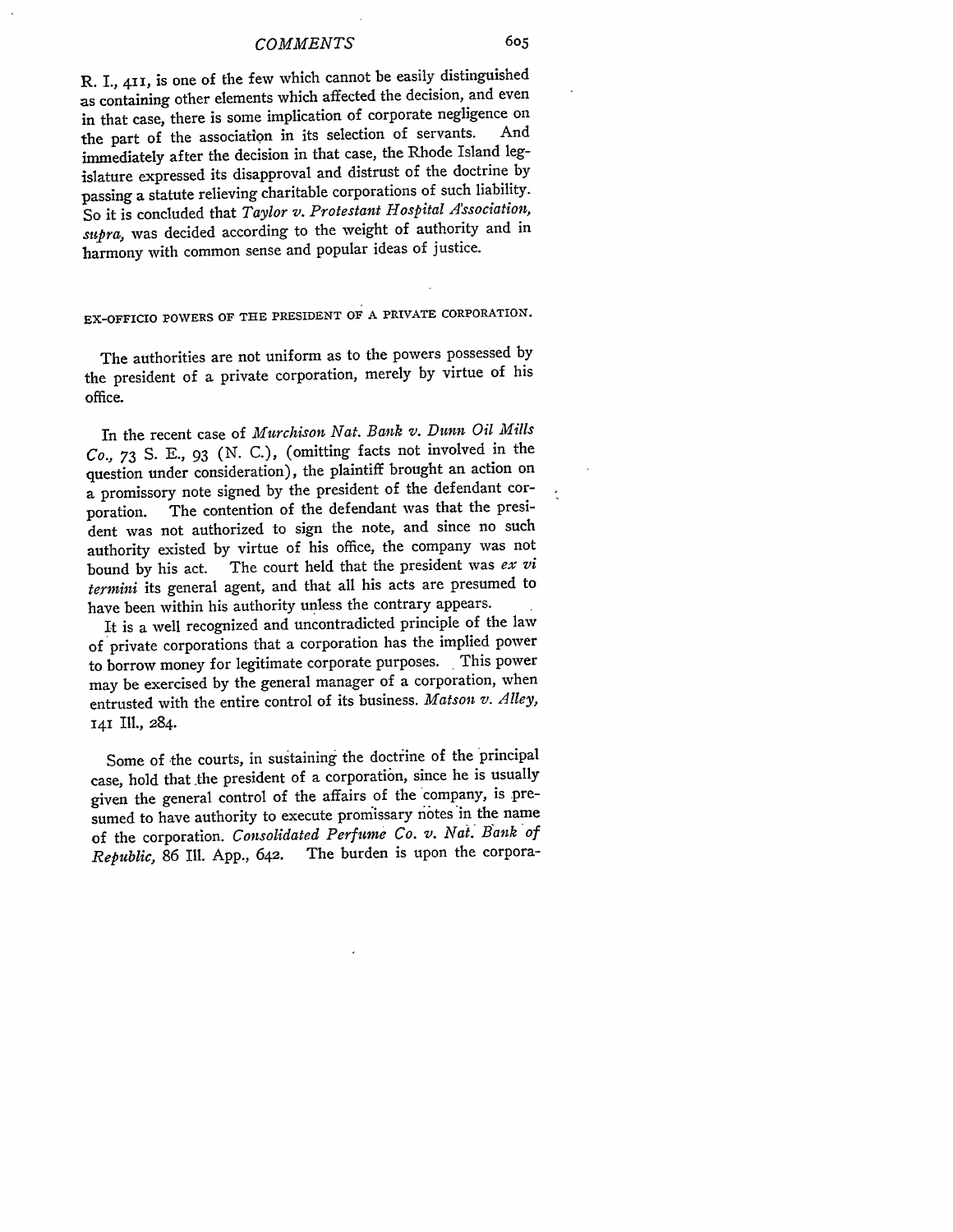tion of showing that the acts of its president were not authorized. If the act of the officer is within the scope of the corporate business, it is presumed to be within the officer's authority. *Patterson v. Robinson, 116* **N.** Y., **193.**

Instead of placing the authority upon the assumption of a grant of the entire management of the corporation to its president, some courts would appear to imply the power to contract, merely *virtute officii,* In the absence of by-laws or legislative enactments, corporations act through their president and those repre- senting him. Therefore, when an act pertaining to the business of the company is performed **by** him, it will be presumed that the act was legally done and binding upon the corporation. *Smith v. Smith, 62* Ill., 493.

The courts repudiating the doctrine of the principal case base their decisions upon the fact that it is the directors and not the president who wield the powers of the corporation when the The president is a mere agent, and, like other agents, must derive his authority by delegation from the board of directors. "The mere fact that he is president, without more, does not imply that he has any greater power than any other director." *Marshall on* It is therefore held that one who seeks to hold a corporation on a contract executed by its president must<br>show that he has such authority. He has no inherent authority show that he has such authority. He has no inherent authority by virtue of his office to execute a negotiable note which will bind the corporation. *Third Nat. Bank v. Mercantile Mfg. Co., 56* W. Va., 446. As regards the inherent powers of a corporation, *Morawitz on Corporations,* Sec. 537, states: "It seems that a president has no greater power by virtue of his office merely than any other director of the company, except that he is the president of the board."

ft is well recognized, however, that a corporation may be estopped to deny the authority of its president by clothing him with apparent authority to act for it in making contracts, as where the corporation has acquiesced in the exercise of powers not by virtue of his office conferred upon him. *Chambers v. Lancaster,* The directors may expressly authorize the president to do a particular act, or he may be given the general

606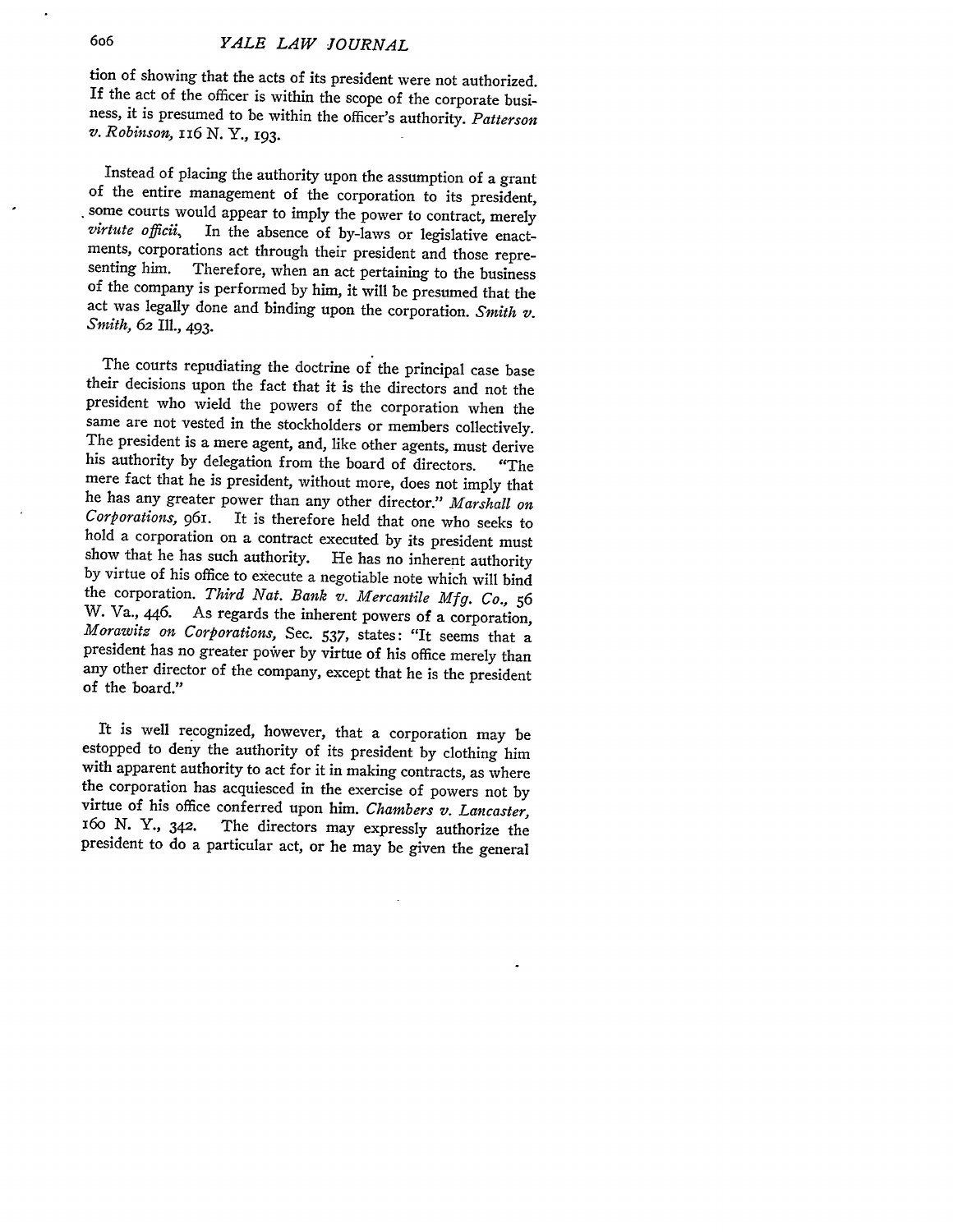management of. the. corporation. And.the fact that he is presi. dent creates no limitation on his powers as general manager, *Geeder v. H. M. Loud & Sons Lbr. Co.,* 86 Mich., 541. If he is intrusted with the entire management of the company's business, it is not a delegation of corporate rights and powers, but is merely the authority to perform for and in the name of the corporation the business it is authorized to transact. *Jones v. Williams,* **130** Mo., **I.**

As regards the question of notice to a person dealing with an officer of a corporation, it has been held that a person taking a note from the president of a corporation is bound to inquire into the regularity of such note. *Wilson v. Metropolitan R. R. Co.,* 12o N. Y., 145.

It is not infrequently the case that the courts in applying the doctrine of the principal case construe the inherent powers of the president of a corporation to be the same as those of the cashier of a bank. Therefore in sustaining their position that the president of a corporation is by virtue of his office managing agent of its business they cite cases in which the contract is one which<br>has been executed by the cashier of a bank. However, a dishas been executed by the cashier of a bank. tinction should be drawn between these two officers. The cashier of a bank has greater inherent powers than any other corporate authority, excepting directors. *Coats v. Donnell, 94* N. Y., 168. "By custom the cashier of a bank is the general agent of the bank, and has charge as general managing officer of all its ordinary business. He has the power to borrow money when necessary in the usual course of business." *Marshall on Corporations, 967.*

It has been held in a number of cases that although the president of the corporation is general mahager, if he is not intrusted with the entire management of the business, he has no power to execute promissory notes. *Railway Equipment & Pub. Co. v. Lincoli Nat. Bank,* 82 Hun., **8.**

According to the weight of authority, the president of a private corporation has no power whatever to bind the corporation as its agent unless that power is specially conferred by the board of directors or stockholders. This doctrine, which is directly This doctrine, which is directly opposed *to.* that of the principal case, is undoubtedly more in consonance with justice to the stockholders, who should not be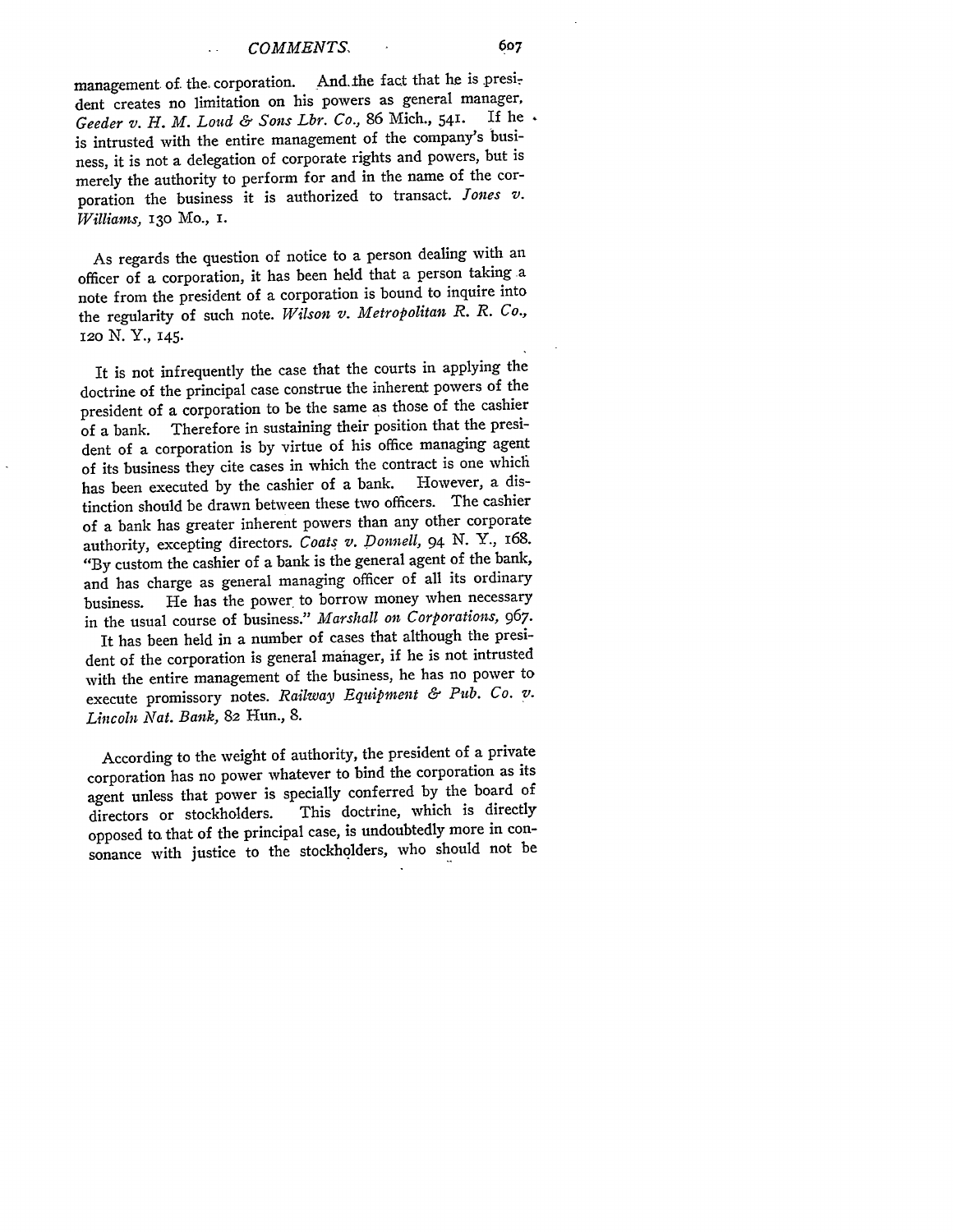required to suffer loss through the' unauthorized and nefarious acts of agents.

### **WHEN** THE **SENDING** OF **A SUNDAY** TELEGRAM IS **A** WORK OF NECESSITY.

In the recent case of *W. U. Tel. Co. v. Fulling,* 96 N. **E.** Rep., 967 (Ind.), the question was presented to the Court whether or not a telegraph message from 'a husband to his wife, telling her that late trains prevented him from returning home until the following morning, was a work of necessity within the exception of the statute prohibiting any work on Sunday, save that of charity or necessity. It was held that its tranquil effect on the mind of an anxious wife for the unexplained delay of her husband's arrival would be apparent to the ordinary mind; that this reason was of itself sufficient to prompt a considerate husband in sending the telegram; and that even if this was the only purpose for which it was sent that a necessity was shown which would bring it within the statutory exception.

The Massachusetts Court has said that any labor, business or work which is morally fit and proper to be done on the Lord's day, under the particular circumstances, is a work of necessity within the statute; and that it does not have to be a mere physical or absolute necessity to come within the definition. *Flagg v. Millbury,* 4 Cush., 243. And in a later case, *Doyle v. Lynn &* B. R. R. Co., 118 Mass., 195, the same court says that the word "charity", used in the Snuday Law, which prohibits work and labor on Sunday, except work of necessity or charity, includes whatever proceeds from a sense of moral duty, or a feeling of kindness and humanity, and is intended wholly for the purpose of relief or comfort of another, and is not for one's own benefit or pleasure. In *Lawton v. Rivers,* 13 Amer. Rec., 741 (N. C.), the Court says that the word "necessity" is an elastic term; that it does not mean that which is indispensable, but still, on the other hand, that it does mean something more than that which is merely needful or desirable. And the Michigan Court lays down the rule that mere convenience of time or opportunity 'cannot be a test as to whether or not work done on Sunday is a work of necessity. *Allen v.'Duffie,* 43 Mich., I.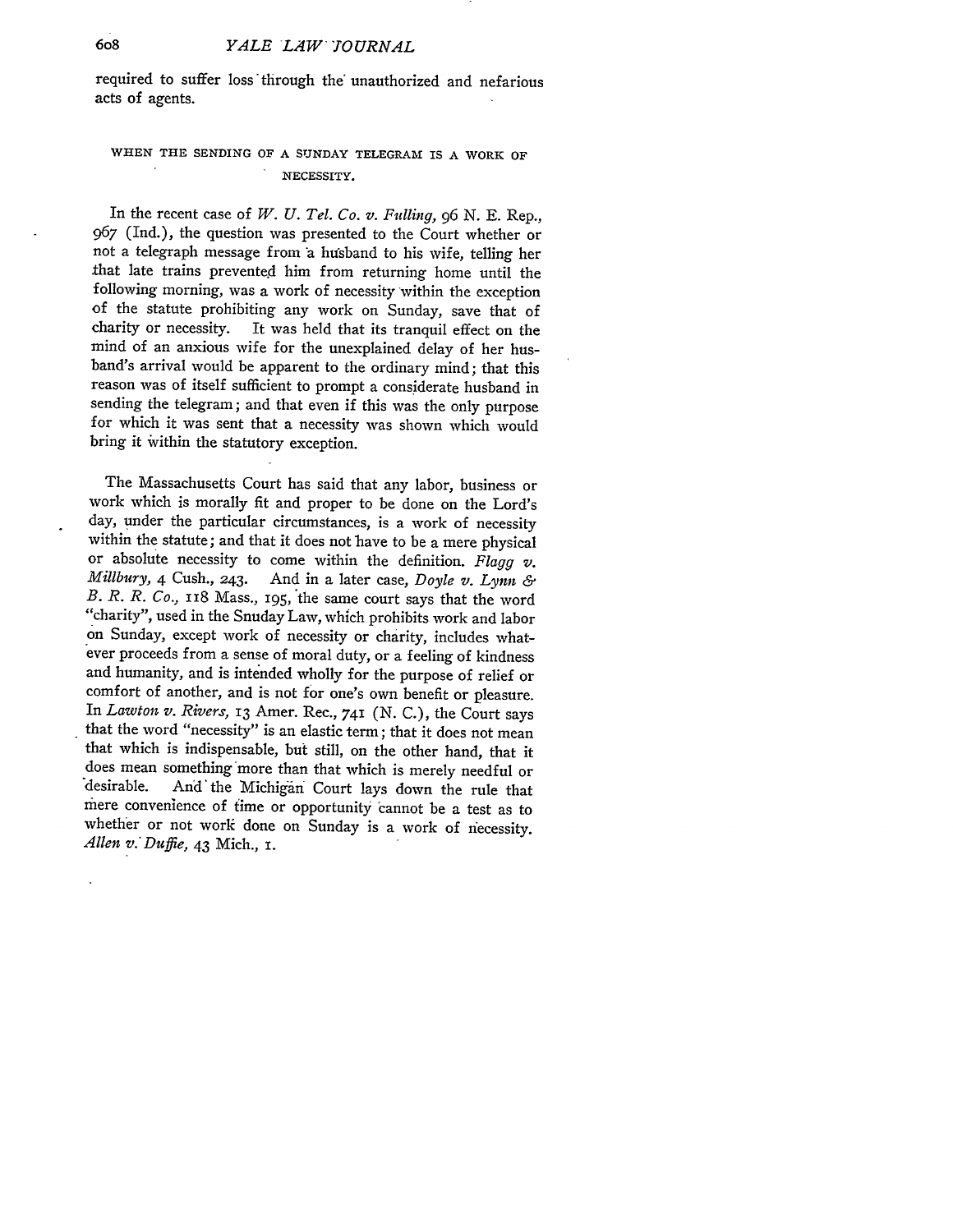It seems to be well settled that the mere sending of a telegram isnot of itself a work of necessity. And in Indiana it was held that there could be no recovery of the statutory penalty for failure to deliver a telegraphic message, where it was delivered to the company for transmission on Sunday, unless it is shown that there is a reasonable necessity for transmitting the message on that day. *Rogers v. W. U. Tel. Co.,* 78 Ind., 169. This doctrine was further affirmed in a later case which held that the transmittal of telegrams concerning ordinary business, or social affairs, cannot be regarded as a work of necessity. *W. U. Tel. Co. v. Yopst,* **118** Ind., 248.

The exact question involved in the principal case seems to have come up in no other jurisdiction except that of Missouri, and in that court it was held that where a telegraph company fails to deliver a message, in consequence of which it is sued for the statutory penalty, it is no defense that the message was delivered to the company for transmission on Sunday, when the sending of the telegram is an act of necessity or charity; that its transmission is such an act when it is sent by a husband to a wife for the purpose of explaining a protracted absence of the former from home, and to announce the time of his return. It was further laid down that the delivery of such a telegram for transmission on Sunday is not rendered illegal by the act that the sender could have sent it as well on the preceding Saturday, but failed to do so through inadvertence. *Burnett v. W. U. Tel Co.,* 39 Mo. App., 599.

In *W. U. Tel. Co. v. Wilson,* 93 Ala., **32,** the Court holds that the notification to a person **of** the death of his father, involves such a necessity that the work of sending a telegram for that purpose is perfectly legal although done on Sunday. And in an Arkansas case, *Ark. & La. Ry. Co. v. Lee,* 79 Ark., 448, where a message sent by one brother to another, informing him of the death of their father, was not properly transmitted, and as a result the brother did not arrive in time for the burial of the father, it was held that the company was liable for the statutory penalty, regardless of the fact that the message was sent on. Sunday.

In *Gulf C. & S. F. Ry. Co. v. Levy,* **59** Tex., 542, the company failed to deliver a telegraphic message which announced the death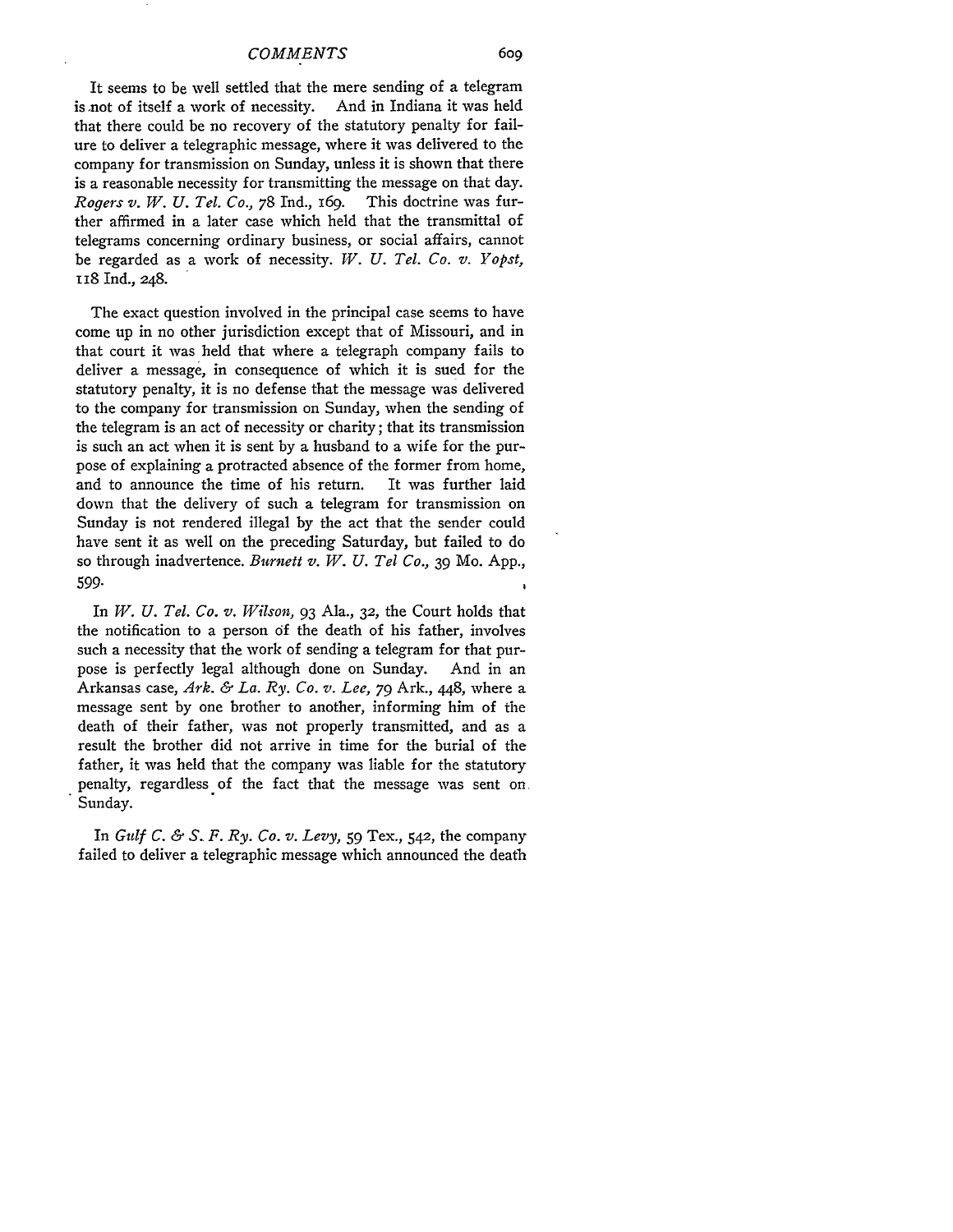of the sender's 'vife and child, and was directed to his father, iequesting his presence and help. The court, holding the company liable, said that the sending of a telegram on Sunday to secure a decent burial for the dead, and to procure the presence of the parents of the deceased, is, in contemplation of the law, a -work of necessity and charity, and therefore lawful. (Following *Doyle v. Flynn, supra.)*

In *W. U. Tel. Co. v. Griffin,* I Ind. App., 46, it was held that where a message was addressed to a doctor in another town, notifying him that the sender's daughter was ill, and asking him to come at once, it is sufficiently shown that there was a reasonable necessity for sending the message on Sunday. And the Mississippi court has even gone so far as to say that the sending of a telegram on Sunday which requests the presence of a lawyer in another city, whose services are urgently required in a criminal case, and whose work would be liberally remunerated, is to be considered an act of necessity; that the failure to deliver it was a breach of duty, and that the company was liable in damages for failing to transmit the message. *W. U. Tel. Co. v. McLaurin, 70* Miss., 26.

In another Indiana case, *W. U. Tel. Co. v. Henley,* **23** Ind. App. 14, it was held that information given to a telegraph agent, to whom a telegram was delivered on Sunday-announcing the sender's arrival at a certain time over a certain railroad—that the sender's mother, who lived with the person to whom the message was directed, was on her death-bed, and that the sender was anxious to have it go at once, showed a reasonable necessity for the sending of the message on Sunday. But in *W. U. Tel. Co. v. Hutcheson,* 91 Ga., **252,** the company was held not to be liable for the statutory penalty (for failure to deliver a telegram) where the message was sent on Sunday from a son to his mother, telling her that a friend would be with them for dinner, inasmuch as this was executing a work on Sunday, and unlawfully, as it did not come within the statutory exception of a work of necessity or charity.

From a review of these cases, and the reasons given for the -decisions therein, it seems that the court was correct in reaching its conclusion in the principal case; for it is universally conceded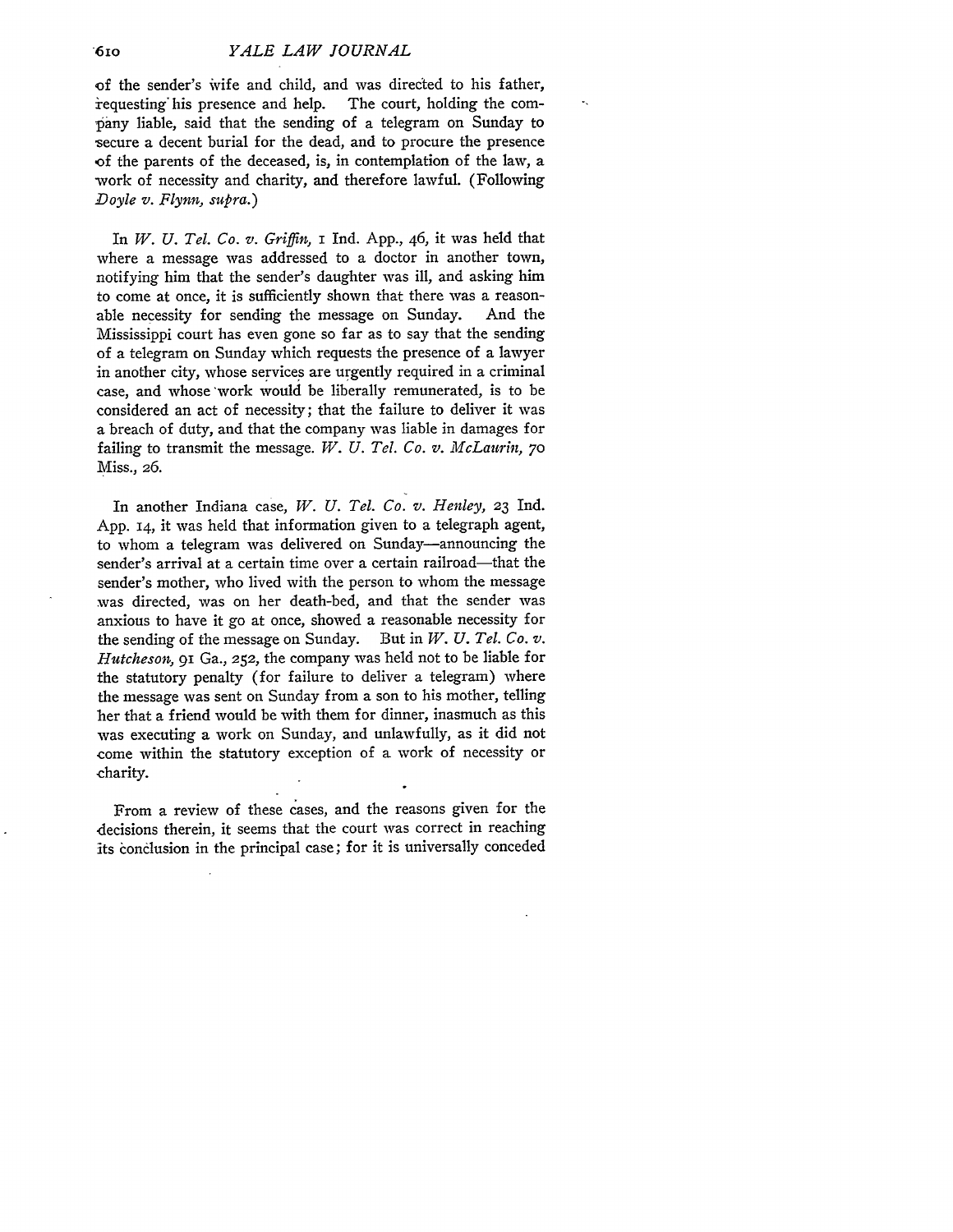611

that there at least rests a strong moral necessity upon a husband of telegraphing an anxious wife as to an unexplained delay, when to do so would comfort her and relieve her mind of unnecessary worry and suffering.

#### **IS A** RESTRICTION **IN A DEED** FORBIDDING **THE** ERECTION OF **A STABLE** VIOLATED BY ERECTING **A GARAGE?**

It was recently held in *Riverbank et al. v. Bancroft, et al., 95* N. E. (Mass.), *216,* that a restriction in a deed providing that "'no stable of any kind, private or otherwise, shall be erected or maintained on the premises" is not violated by the building of a garage on the described premises. A clear understanding of the holding demands a somewhat detailed statement of the circumstances under which the deed was executed. In 1880 the plaintiff company acquired title to a tract of land adjacent to the city and laid it out in building lots. These lots were sold to diverse persons and all of the deeds of conveyance were of a standard form, containing a number of restrictions from which it is evident that this territory was laid out for a residential district. On this point the Court said, "It is apparent from the form of the deeds and from the facts shown, that the company intended that this territory situated upon the south bank of the Charles River, and at some distance from the business section, should be a fine residential district." Under these circumstances all the deeds, including the one involved in this case, were executed. About twenty years later the building of a garage on one of these lots prompted the plaintiffs to bring a bill for an injunction to restrain its erection.

ċ, The question before the Court was whether a "garage" was a "stable" within the meaning of the restriction forbidding the -erection of a "stable of any kind." Owing to the fact that the garage is a product of recent years, the answer to this question cannot be had from a study of cases. Necessarily it must be ,obtained from the general principles underlying the construction of restrictive covenants in deeds. It is almost a maxim of real property law that the construction of covenants will be favorable to the grantee. A restriction will not be enlarged or extended **by** construction. *Glenn v. Davis,* 35 **Md., 208;** *Hawes v. Favor,*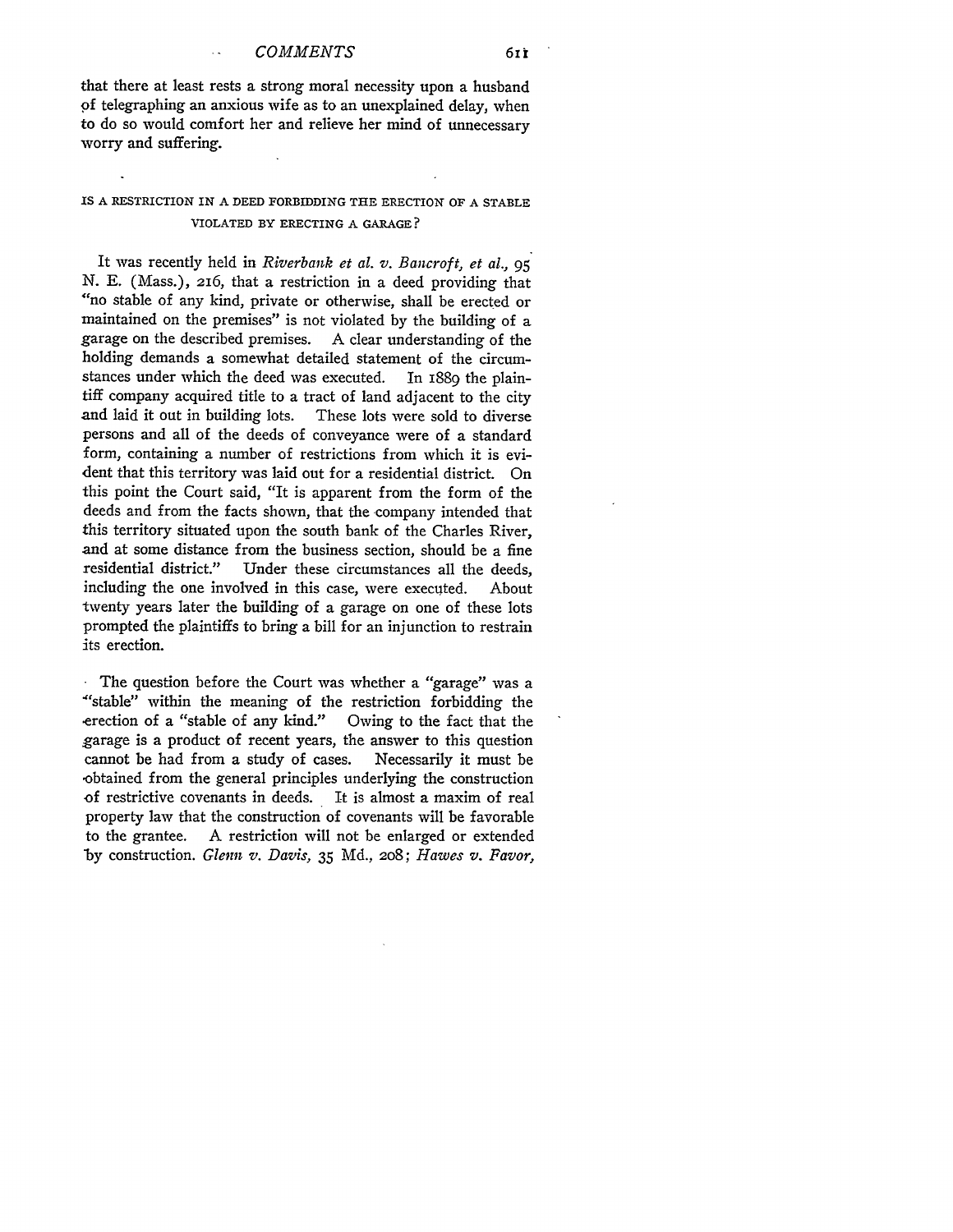161 Ill., **44o;** *Roberts v. Porter,* ioo Ky., 13o. But perhaps the truer and more helpful rule is laid down in *Silberman v. Mayer,* 48 Misc. **(N.** Y.), 468, *472,* where the Court said, "The intent of the parties as gathered from the instrument and the surrounding circumstances, must control, and the rights of the parties as. fixed **by** the intent should neither be extended on the one hand nor limited on the other, but strictly enforced." Affirmed, **ii6** App. Div., 869.

An examination of some of the cases will show the attitude of the courts on this question. In *Levy v. Shreyer, 27* **App.** Div. **(N.** Y.), *282,* there was a covenant in the deed forbidding thebuilding of any houses, "except private dwellings." It was held that a house internally arranged for the accommodation of threefamilies, although externally not essentially different from adjoining private dwellings, offended the covenant.

In *Wilkinson v. Rogers,* 10 Jur. N. S., 5 (Eng.), it was held that a covenant to use a house as a dwelling house only was. broken by putting up a notice in the window, "A. B., coal office," and taking orders for the coal at the house, although no coal was. actually supplied there to customers, and the house was in other respects used as a dwelling house.

Another and more striking case showing that the courts do not. hesitate to construe the restriction in a manner that is apparentlyfavorable to the grantor if by so doing they can carry out theintent of the parties, is the case of *Blackemore v. Stanley,* **159.** Mass., 6, where the restriction in the deed provided that no building should be erected on the lot, costing less than a certain sum. The grantee put up a tent, 10 feet by 12 feet in size, in which heand his family cooked but did not sleep. It was held that thetent was a building within the meaning of the restriction, and, since it cost less than the stated sum, it was a violation of thecovenant. This decision was by the same Court that gave the: decision in the principal case.

To determine whether a garage is intended under the term-<br>ble one naturally turns to the lexicographic definitions. Thestable one naturally turns to the lexicographic definitions. *Standard Dictionary,* edition of 1898, defines a stable as a build-<br>ing often used for putting up vehicles. The *Century Dictionary*, ing often used for putting up vehicles. edition of 1911, defines "garage" as a "stable for motor cars."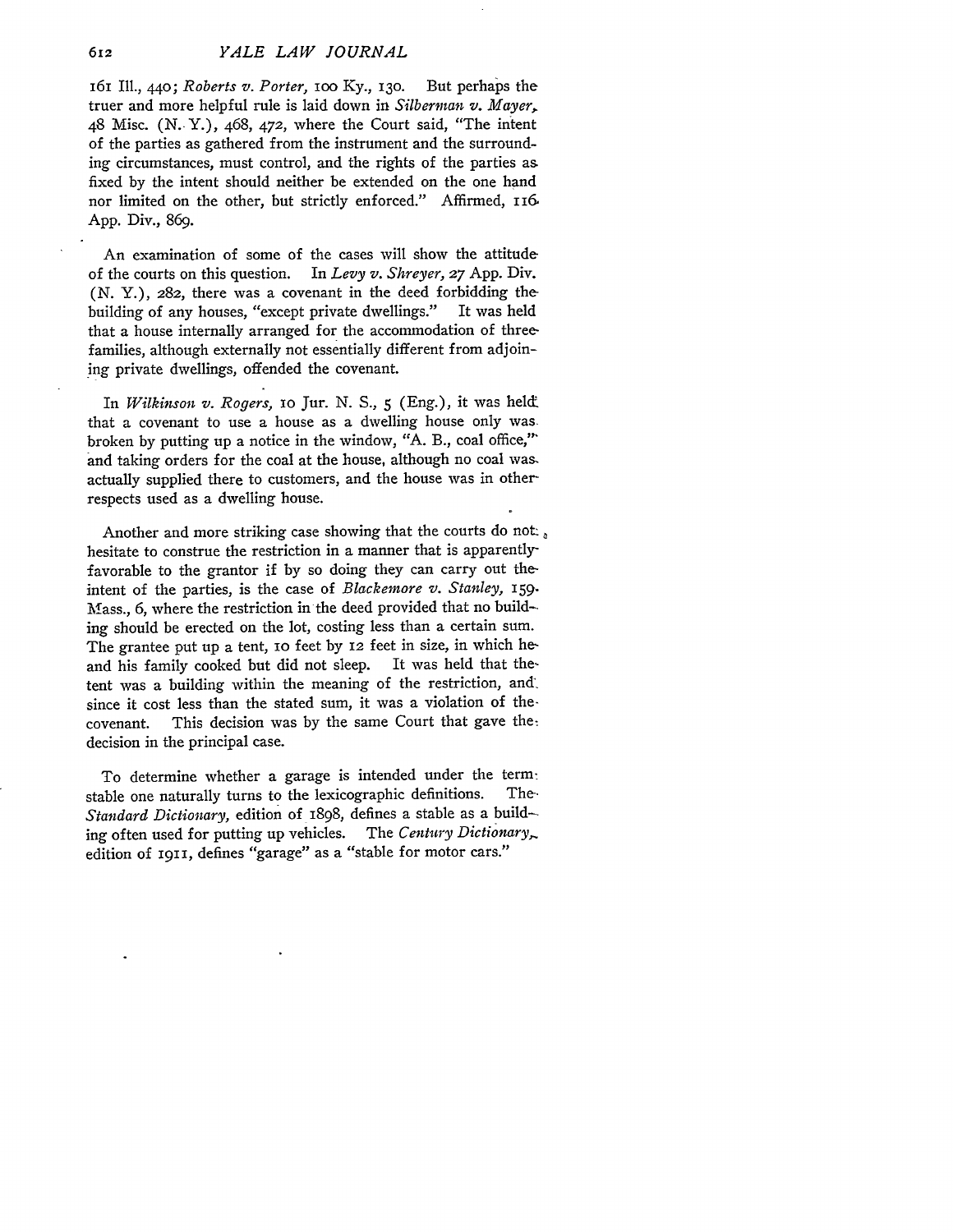However, most definitions of "stable" show that it implies the<br>en of shelter for domestic animals. In Dugal v. State, 100 idea of shelter for domestic animals. Ind., **259,** the Court said that a stable is a house, shed or building for beasts to lodge or feed in; and to call a building a stable is sufficient to indicate the purpose for which it is intended to be used.

In *Kitching v. Brown, i8o* N. Y., 414, a deed executed in **<sup>1873</sup>** contained a restrictive covenant that no tenement house should be built on the lot. In 1900 the defendant erected a modern apart-<br>ment house on it. When the covenant was made in 1873 the When the covenant was made in 1873 the<br>use was unknown. But the plaintiff conmodern tenement house was unknown. tended that it differed from a tenement house in degree rather than in kind, and that the building of it was a violation of the covenant. The court held, however, that an apartment house is an essentially different thing from a tenement house, and therefore the covenant was not violated. There is a very striking analogy between this case and the principal case. pal case the deed was executed in 1889, when a garage was And a garage certainly differs from a stable as much as an apartment house differs from a tenement house. The fact that a garage may be as objectionable as a stable does not affect the case if it is so different as to be said not to come within the intent of the parties.

It is undoubtedly true that the courts will not generally construe<br>covenant in a deed in favor of the grantor. Yet the court will a covenant in a deed in favor of the grantor. do so when this clearly appears to have been the intent of the parties. To determine what this intent was the circumstances under which the covenant was made must be taken into consideration. In the light of these guiding principles it would seem that the court in the principal case properly held that the erection of a garage was not a violation of the covenant against the erection of a stable.

## FRIGHT **AS AN ELEMENT** OF **DAMAGES.**

In the early English and American decisions fright caused by the negligence of another, but unaccompanied by actual physical<br>integrated and constitute a ground of recovery. The tendency impact, did not constitute a ground of recovery.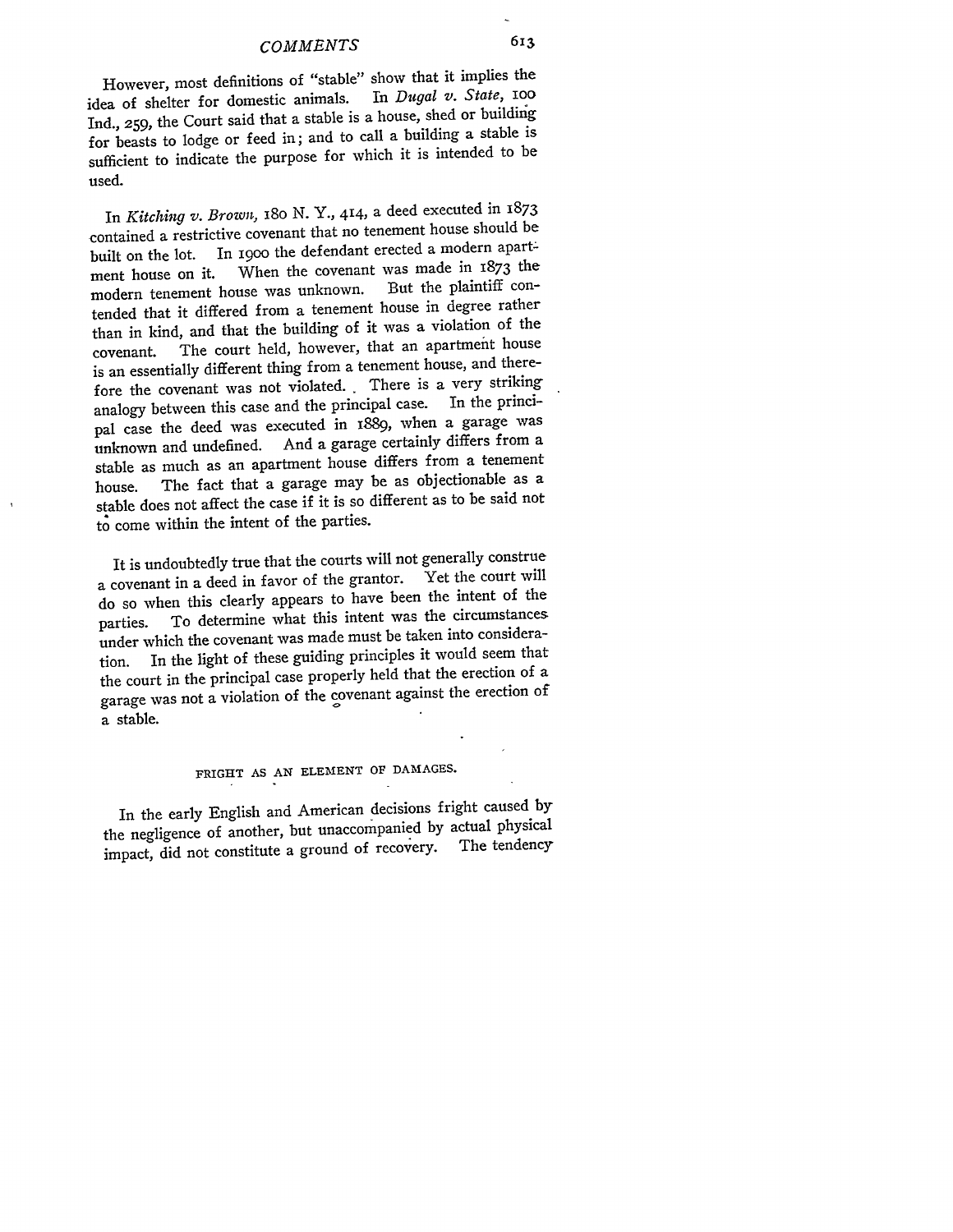of later decisions to allow recovery in such eases represents one of the most interesting phases in the development of damage suit law.

Thus, *Arthur v. Henry, 73* S. E. (N. C.), **211,** illustrates the followed by mental and physical injuries. There defendant was<br>blasting rocks in close proximity to plaintiff's house, when plain-<br>tiff became frightened to such an extent that she suffered pain and<br>was made ill. The Court The Court held that while mere fright was not actionable, yet if it was brought about by defendant's negligence in blasting, and was its proximate cause, damages would be allowed.

The New York Court in *Mitchell v. Rochester Ry. Co., <sup>151</sup>* N. Y., 157, reached a conclusion directly opposite to that found in the principal case. Plaintiff was in the act of boarding one of defendant's street cars. While standing on the crosswalk a horse-While standing on the crosswalk a horsecar belonging to the defendant was negligently driven so close to plaintiff that when it stopped she was standing between the horses' heads. Fright was followed by unconsciousness, which modula Fright was followed by unconsciousness, which resulted in a miscarriage and consequent illness. The Court held there could be no recovery for fright unless actual bodily injury could be shown.

To the same effect is *Smith v. Postal Telegraph Co. of Mass.*, 174 Mass., 576. Defendant was blasting near plaintiff's house and one explosion hurled rocks against plaintiff's house with great force and violence, causing plaintiff to become frightened so as to suffer physical and mental pain. The court held that sickness as a result of the internal operation of fear and fright, although the fright was caused by a negligent act, would not constitute a cause of action. And so in *Braun v. Craven*,  $175$  Ill.,  $401$ , where plaintiff was frightened by a negligent act of defendant, the Court held that terror or fright, even if it results in a nervous shock which constitutes a physical injury, does not create a liability. The same general principles enunciated by the New York, Massachusetts, and Illinois courts, *supra,* are found in *Ewing v. P. C. & .1: 1. Ry. Co., 147* Pa., 40. Through the negligence of defend- 'ant's agents a collision of cars near plaintiff's house precipitated one of the cars against the house, frightening plaintiff and caus-

614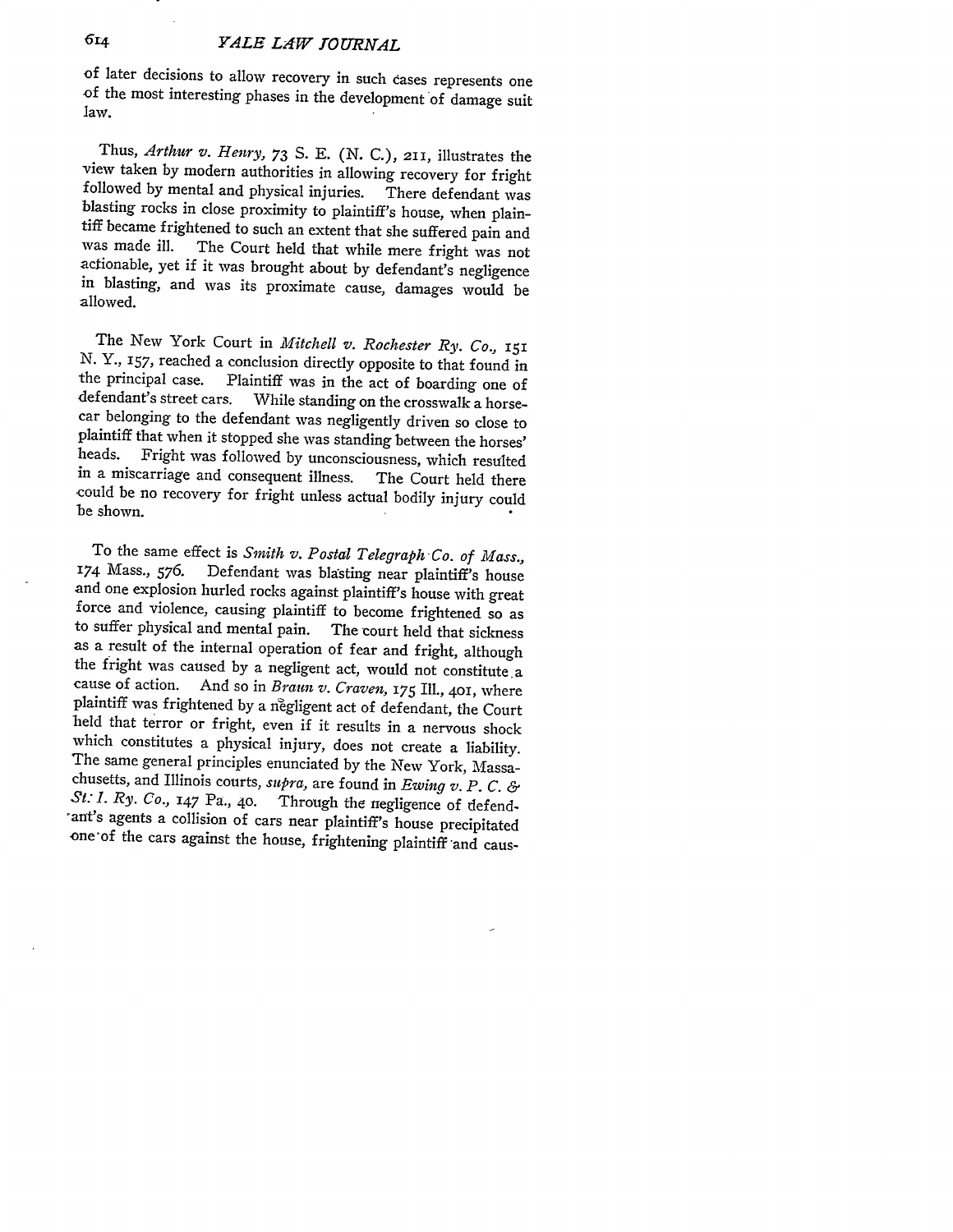ing severe sickness. The Court, citing with approval a note **by** Mr. Wood to *Mayne on Damages,* said, "in no case has it ever been held that mental anguish alone, unaccompanied **by** an injury to the person, afforded a ground for relief."

The courts which deny the right to recover where mere fright is followed by mental and physical injury are not harmonious as<br>to the grounds upon that conclusion is reached. Upon a review to the grounds upon that conclusion is reached. Upon a review<br>of the authorities two distinct reasosn are found.  $(1)$  Some of the authorities two distinct reasosn are found. courts **hold** that fright and its consequences cannot be reasonably anticipated by one committing a negligent act, and is therefore<br>not the natural and probable result of the act. (2) Others hold not the natural and probable result of the act. that to allow recovery under the circumstances would give rise to<br>the prosecution of uniust claims in the courts. Whatever virtue the prosecution of unjust claims in the courts. may be contained in the former reason, the latter, according to some of the authorities, is without merit and unsupported **by** experience.

In *Dulieu v. White* **(19O1, 2** K. B., **669,** the English court overruled *Victorian Ry. Com. v. Coultas,* **13** Appeal Cases, **222,** and established the doctrine laid down in the principal case. *Dulieu v. White supra* plaintiff was in the state of pregnancy and produce behind the bar of her husband's saloon. Defendants standing behind the bar of her husband's saloon. servants negligently drove a pair of horses through the door into the saloon, whereupon plaintiff received a nervous or mental shock<br>by her reasonable apprehension of bodily hurt. Premature child by her reasonable apprehension of bodily hurt. birth and physical pain and suffering followed as a natural and The court allowed damages on the theory that defendant owed plaintiff a legal duty, and in the opinion Kennedy **J.** said, "once get the duty and the physical damage following on the breach of that duty and I hold that the fact that one link in the chain of causation being mental only makes **no** -difference."

There is considerable American authority in line with the decision of **the** English court in *Dulieu v. White, supra.* In *Purcell v. St. Paul Ry. Co.,* 48 Minn., **134,** plaintiff was a passenger on -one of defendant's cars. As the car approached the intersection of that line with the cable car line operated **by** defendant the servants in charge attempted to pass in front-of a rapidly approaching cable car. The ringing of alarm bells and the confusion among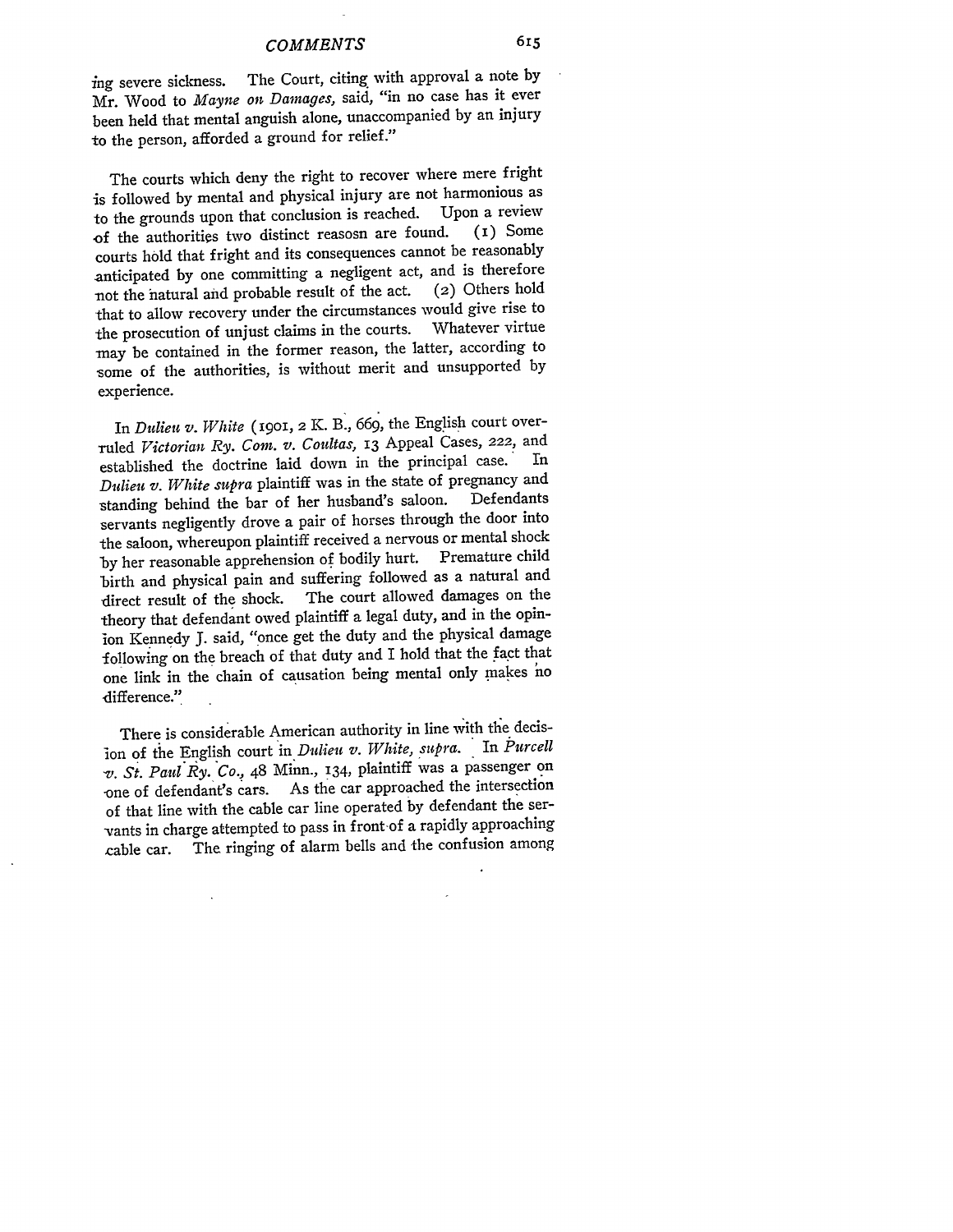passengers frightened plaintiff, who suffered great pain and finally<br>a-miscarriage. It was held that the negligence of defendant's It was held that the negligence of defendant's servants was the proximate cause of plaintiff's injuries and damages were accordingly allowed. In South Carolina a boy was riding a mule over a private crossing on defendant's railroad to The animal balked on the track and the boy was unable to lead him away before a rapidly approaching train struck<br>the mule. The hoy fell beside the track from fright and The boy fell beside the track from fright and remained there until the train passed. The boy's mind received a permanent injury and his nervous system was badly deranged. The injury was attributed to the negligence of defendant and although the injury was primarily to the mind it was in effect physical rather than mental damage. Consequently damages were recovered. *Mack v. Ry. Co.,* **52** S. C., **323.** The California and Texas courts also recognize the doctrine in the principal case. *Sloane v. So. Cal. Ry. Co., iii* Cal., *220,* and *Gulf Colorado & S. F. Ry. Co. v. Hayter,* 93 Tex., **239.**

Where fright and its injurious consequences form the basis of the action it is interesting to note an apparent consistency between the English and American doctrine of recovery. Thus in *Dulieu v. White, supra,* Kennedy J. refers to an unreported case in which the essential facts were that plaintiff was standing nearby when defendants through negligence killed a man. The sight rendered plaintiff ill, not from any reasonable anticipation of personal injury, but at the sight of seeing another person killed. The Court held the cause of the injury too remote and therefore no<br>action would lie. In a favorable comment upon the decision in In a favorable comment upon the decision in *Smith v. Johnson & Co., supra,* unreported case referred to, Kennedy J. said in substance that the shock must be caused by fear of bodily injury to plaintiff, and it is not enough that she fears injury to her husband or his property. This rather psychological distinction is recognized by the Court in *Renner v. Can*when defendant jumped from his wagon in the street and shot plaintiff's dog, which was just retreating into the yard. The extreme fright which plaintiff experienced resulted in a miscar-<br>riage. It was held that the shooting of the dog was not the It was held that the shooting of the dog was not the proximate cause of the injury.

After carefully considering the foregoing decisions the irreconcilable conflict existing among them is readily apparent. New